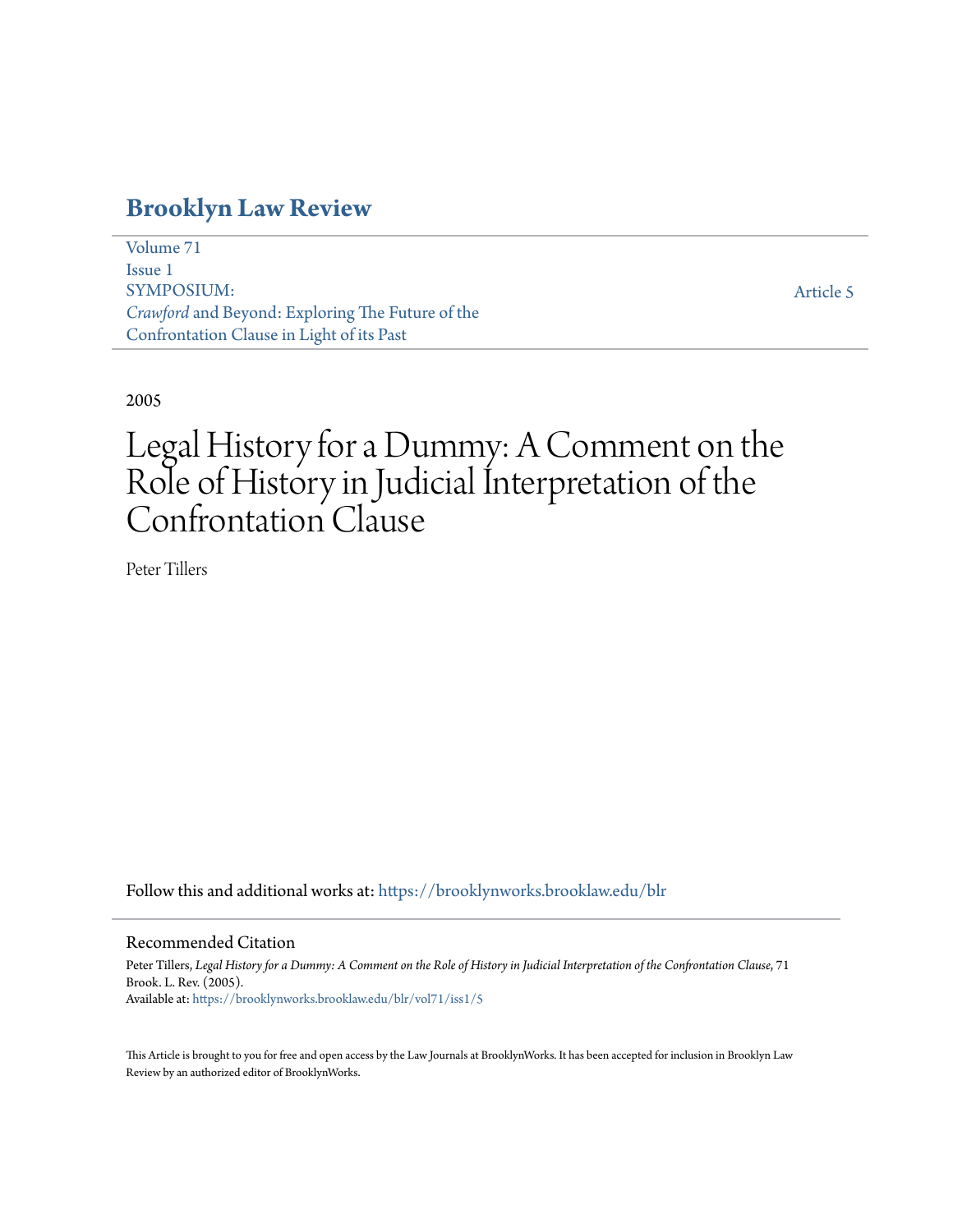## Legal History for a Dummy

### A COMMENT ON THE ROLE OF HISTORY IN JUDICIAL INTERPRETATION OF THE CONFRONTATION CLAUSE

#### *Peter Tillers*[†](#page-1-0)

I struggled quite a bit over what I should talk about today. I know a little bit about exploratory fact investigation<sup>[1](#page-1-1)</sup> and about related matters such as induction and what philosophers of science call the logic of discovery.[2](#page-1-2) I thought about discussing the worrisome implications of *Crawford v. Washington*[3](#page-1-3) for constitutional regulation of early phases of criminal investigation, $4$  and I considered talking about the possibility that *Crawford* might further weaken the already

 <sup>†</sup> Professor of Law, Cardozo School of Law, Yeshiva University.

<span id="page-1-1"></span><span id="page-1-0"></span><sup>1</sup> *See, e.g.*, Peter Tillers & David Schum, *A Theory of Preliminary Fact* 

<span id="page-1-2"></span><sup>&</sup>lt;sup>2</sup> Today the notion of a logic of discovery is much discussed. Karl Popper, perhaps inadvertently, deserves credit for first popularizing this notion. *See* KARL POPPER, LOGIK DER FORSCHUNG (1934) (the word "Forschung" is best translated as "research" or "investigation," but the first English translation of Popper's book rendered the title "The Logic of Scientific Discovery." *See* KARL POPPER, THE LOGIC OF SCIENTIFIC DISCOVERY (Basic Books, 1959)).<br><sup>3</sup> 541 U.S. 36 (2004).

<span id="page-1-4"></span><span id="page-1-3"></span><sup>4</sup> Truth-oriented federal constitutional constraints on preliminary phases of criminal investigation are already de minimis. *See, e.g.*, California v. Trombetta, 467 U.S. 479 (1984) (no due process violation because government failure to preserve breath samples in a drunk driving case was not done in bad faith). It is possible – if not inevitable – that the skepticism voiced by the Court in *Crawford* about the possibility of appellate assessment of the trustworthiness of testimonial evidence augurs continuing or even heightened reluctance by the Court to require the judiciary to police the trustworthiness of police investigation in the name of due process. Of course, *Crawford* does cast a backward shadow – it does influence pretrial police investigation – but the size of that shadow may be rather small because relatively few types of pretrial statements may turn out to be "testimonial" for the purposes of a Crawfordized, or Friedmanized, Confrontation Clause. (By speaking of Friedmanization, I am referring to Professor Richard Friedman's substantial role in persuading the Supreme Court to revamp its Confrontation Clause jurisprudence.) In any event, under any interpretation of *Crawford* – whether narrow or broad – the Confrontation Clause has no application to tangible evidence that does not contain symbols deposited by human beings that are designed to communicate information – to evidence such as blood, fingerprints, glass fragments, tire tracks, footprints, and images recorded by automatic cameras.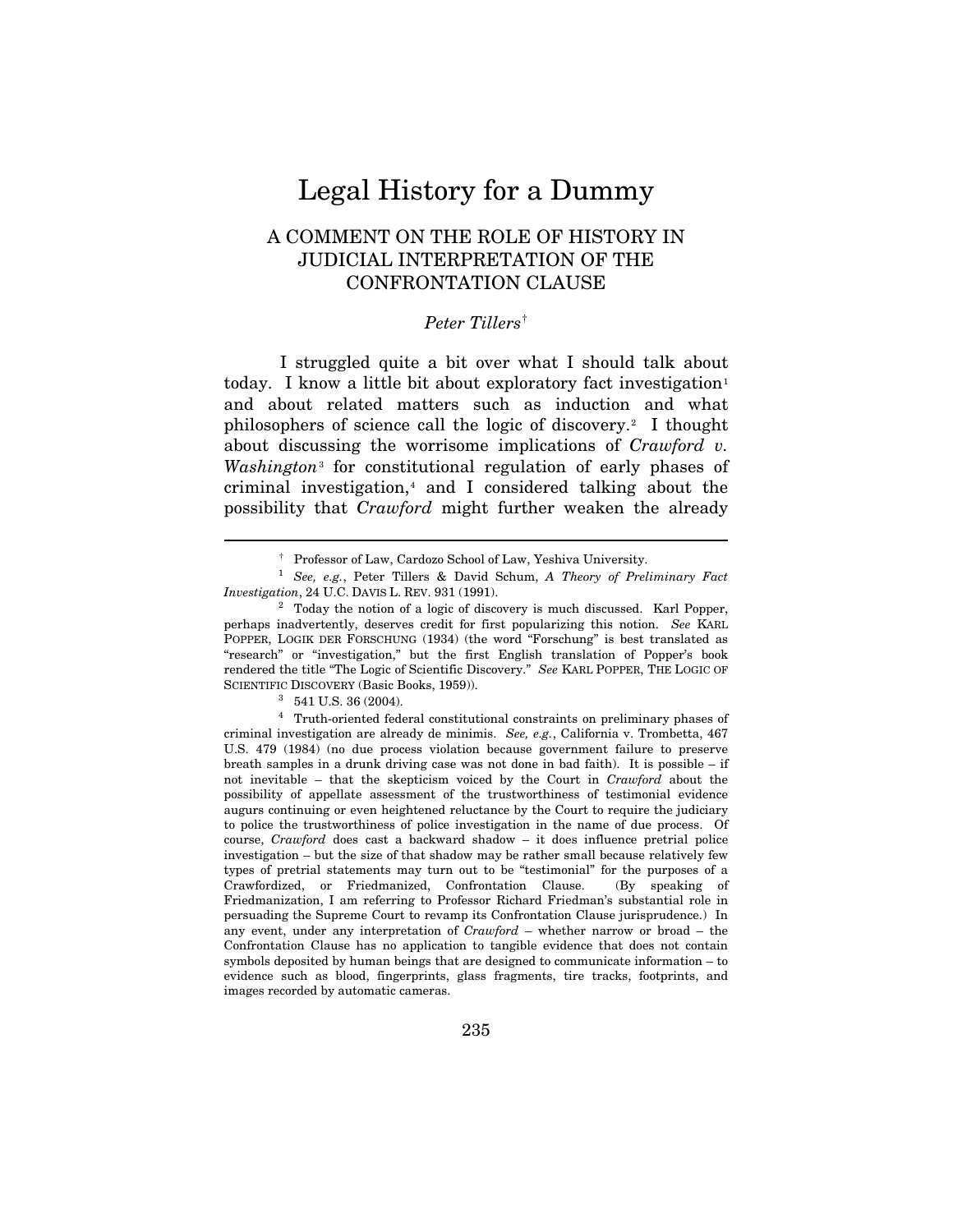faint prospect that the Court might use the general due process guarantee to scrub criminal investigation of some pathologies that John Langbein complains about, $5$  as well as other pathologies that do not seem to worry him nearly as much.[6](#page-2-1) But as alluring as this topic is, it has nothing to do with the topic under discussion in this symposium. So I have decided to stick to the assigned topic—the role of history in the interpretation and elaboration of the Confrontation Clause.

But my decision not to go off on a tangent dooms me to play the role of a Harold Carswell; I have to be a kind of academic version of Harold Carswell. Carswell, you may recall, was one of Richard Nixon's nominees to the Supreme Court. You will also recall that Senator Roman Hruska spoke out in defense of that unsuccessful nomination and nominee. Hruska, a Phi Beta Kappa graduate of Creighton University, said:

Even if [Carswell] was mediocre, there are a lot of mediocre judges and people and lawyers. They are entitled to a little representation, aren't they, and a little chance? We can't have all Brandeises and Cardozos and Frankfurters and stuff like that there.<sup>[7](#page-2-2)</sup>

This, alas, is the role I have to play – the role of a Harold G. Carswell – because I know practically *nothing* about legal history, and the little I once knew I have forgotten.

But what's the point of having an ignoramus involved in this symposium? Being an ignoramus, I struggled over this question. After due deliberation, I concluded that even an ignoramus can contribute to an understanding of the role of history in constitutional argument about the Confrontation Clause. How can that be?

You might think of me as a cheap stand-in for Justice Scalia.<sup>8</sup> I know what some of you are thinking. You're thinking, "I know Justice Scalia. In any event, I know

<span id="page-2-0"></span><sup>&</sup>lt;sup>5</sup> John Langbein worries most about the degradation of evidence by partisan lawyers in an adversary system such as ours. *See, e.g.*, John H. Langbein, *The German Advantage in Civil Procedure*, 52 U. CHI. L. REV. 823 (1985); *see also* JOHN H. LANGBEIN, THE ORIGINS OF ADVERSARY CRIMINAL TRIAL 331-34 (2003). 6 John Langbein does not worry nearly as much about *unimaginative*

<span id="page-2-1"></span>investigation. But imagination is essential to effective investigation. *See* Tillers & Schum, *supra* note 1, at 934; *see also* Peter Tillers, *The Fabrication of Facts in Investigation and Adjudication* (1998), http://tillers.net/fabrication.html. 7 Warren Weaver, Jr., *Carswell Attacked and Defended as Senate Opens* 

<span id="page-2-3"></span><span id="page-2-2"></span>*Debate on Nomination*, N.Y. TIMES, Mar. 17, 1970, at 21. *But see* Bret Stephens, *In Praise of Mediocrity*, JERUSALEM POST, July 16, 2002, at 16B ("Hruska was on to something."). 8 Justice Scalia was the author of the Court's opinion in *Crawford*.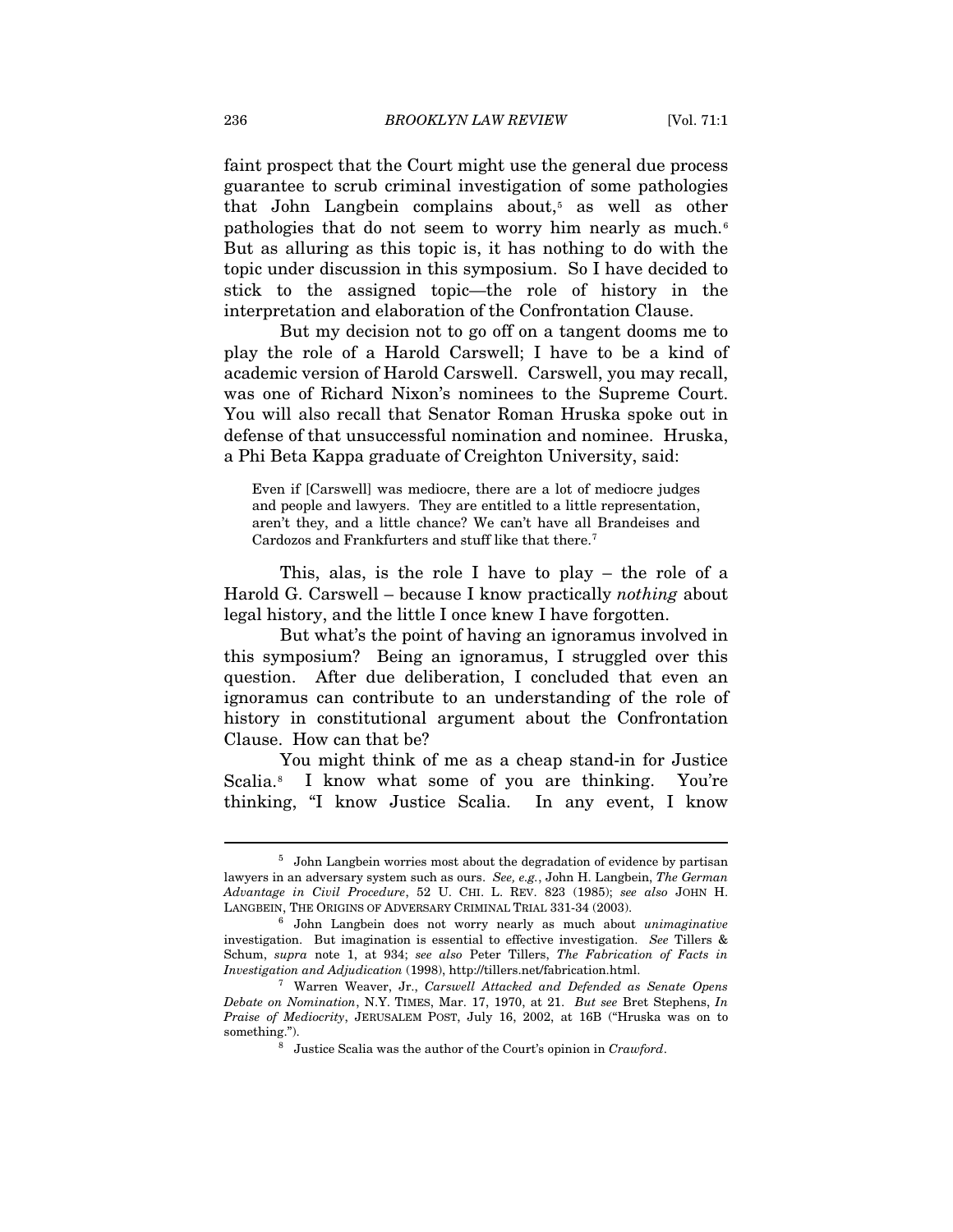something about you, Tillers, and I know this much: Tillers, you're no Scalia!"

I confess that I'm no Justice Scalia. In particular, I confess that I can't begin to match Scalia's historical learning. But this fact just proves my point because even Justice Scalia's formidable historical learning wasn't good enough!

The papers presented by Professors Kirst<sup>[9](#page-3-0)</sup> and Davies<sup>[10](#page-3-1)</sup> for this conference make a convincing case that Justice Scalia got some important parts of his legal history wrong and that some of Scalia's mistakes were elementary from a historian's point of view.[1](#page-3-2)1 Although Professors Kirst and Davies agree that history was misused in *Crawford*, the precise moral each draws from this differs.[1](#page-3-3)2 Professor Kirst's paper suggests that the remedy for the Court's misuse of history is for the Court to avail itself of better historical scholarship – scholarship that gives a truer (and broader) picture of the original purpose, or intended meaning, of the Confrontation Clause. Professor Davies, by contrast, hints that the appropriate remedy for the Court's abuse of history is for the Court to (largely) abandon the use of history (at least for the interpretation of some constitutional rules or principles).

<span id="page-3-3"></span>legal history and they draw different lessons from the distinct errors that they identify. Professor Davies identifies errors more pertinent to the purposes of my little peroration because, although Professor Kirst's paper makes a very plausible case that the Framers saw the Confrontation Clause as a broad – or "political" – ideal, it is practically incontestable that Justice Scalia did commit the historical errors that Professor Davies identifies and it is hard to avoid Davies' conclusion that a competent legal historian would not have committed the errors that Justice Scalia committed.

 My comment does not address the question of whether an accurate rendition of the historical record or whether reliance on a different swath of human history would support the result that the Court reached in *Crawford*. My comment addresses only the question of the extent to which the Court should rely on its understanding of centuries-old legal precedents and practices to fashion and interpret constitutional guarantees in the twenty-first century. For this purpose it is pertinent that the historical account that Justice Scalia constructed was demonstrably incorrect.

 Although I think Justice Scalia got his legal history wrong, it does not necessarily follow that I think that *Crawford* is an unwelcome decision. This comment does not address the more general question of whether *Crawford* is a good thing. (My answer would be a qualified one; I would say that the answer depends on how *Crawford* is read and on its implications. *See supra* note 4.)

<span id="page-3-0"></span><sup>9</sup> Roger W. Kirst, *Does* Crawford *Provide a Stable Foundation for* 

<sup>&</sup>lt;sup>10</sup> Thomas Y. Davies, *What Did the Framers Know, and When Did They Know* 

<span id="page-3-2"></span><span id="page-3-1"></span>*It? Fictional Originalism in* Crawford v. Washington, 71 BROOK. L. REV. 105 (2005). 11 Professor Davies argues that Chief Justice Rehnquist, in dissent, did somewhat better than Justice Scalia, but that Rehnquist's historical scholarship also suffered from grievous flaws. *See* Davies, *supra* note 10, at 113-14.<br><sup>12</sup> Professors Kirst and Davies point to different errors in Justice Scalia's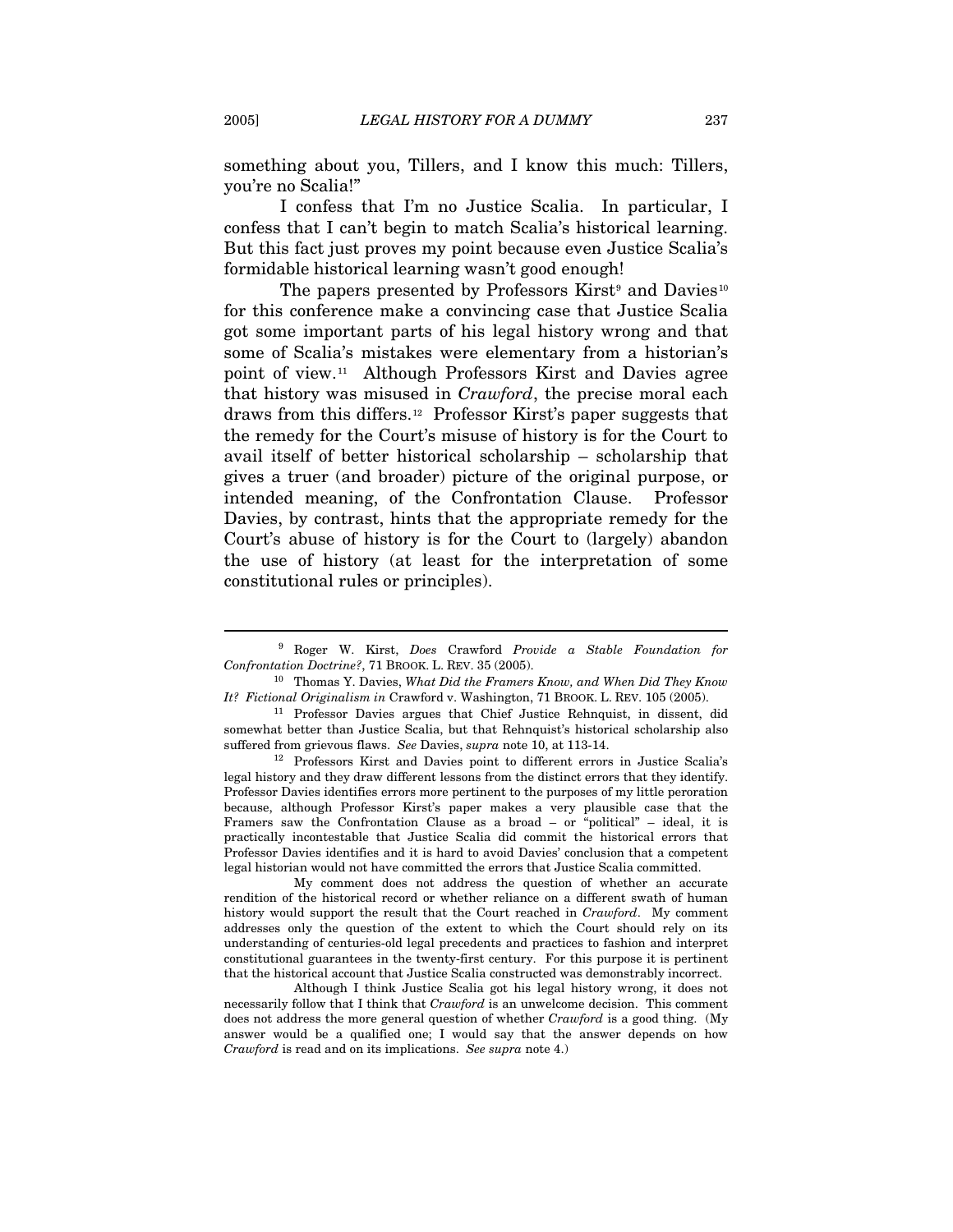Professor Kirst's argument suggests that the appropriate remedy for the Court's shabby historical scholarship is *better historical scholarship for and on the Court*. I suspect that this remedy will *not* work. The reason for my skepticism is that I think there is an important sense in which cutting-edge historical scholarship *was* available to the Court. If the Court's reliance on history was something more than mere adhockery and more than a makeweight, the historical distortions and mistakes found in *Crawford* (and in similar decisions) occurred not only because the Court didn't know how to *do* legal history, but also because the Court didn't know how to *use* legal history. Crudely put, the problem is that the Court couldn't have recognized good legal history even if it had fallen over it.

It's time for ignoramus Tillers to make a reappearance. If the Scalias of the judicial world can't get their legal history straight, it's practically certain that the Harold Carswells and Peter Tillerses of the world can't do so either. Ignoramuses ("ignorami"?) like me don't know how to do good legal history. Furthermore, ignoramuses can't tell the difference between good legal history and bad legal history; consequently, they don't know how to sniff out the good historical stuff.

I don't mean to suggest that the current Justices of the Supreme Court are as ignorant of legal history as I am. In this respect they are surely at least a step or two above the Carswells and the Tillerses of the world. I doubt, however, that any of them are much better at their legal history than Scalia and Rehnquist. Indeed, I suspect that in this respect some of them are at least a notch or two below Scalia and Rehnquist. If I am right about that, I have to agree with Professor Davies: *It is unlikely that the Supreme Court will ever get its legal history straight*.

The problem here resembles a problem that arises under *Daubert v. Merrell Dow Pharmaceuticals*,[13](#page-4-0) a decision that requires federal trial judges to serve as "gatekeepers" and use *their own wits* to allow good science into federal courtrooms and to keep junk science out: How can you get amateurs to make sound professional judgments? If you can't do that, how do you get amateurs to make sound judgments about the credentials and conclusions of professionals?

<span id="page-4-0"></span><sup>13 509</sup> U.S. 579, 592-93 (1993).